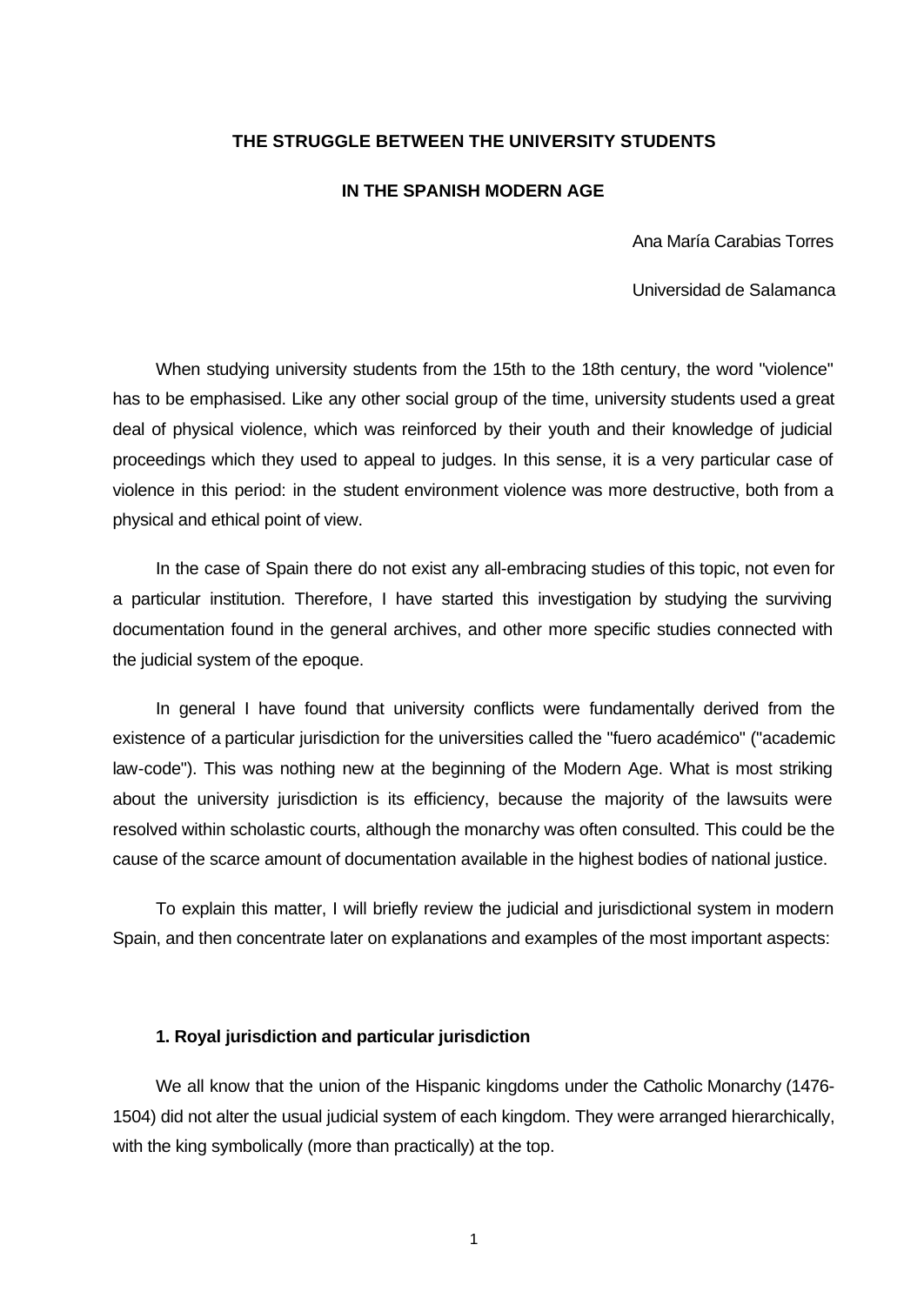a) As regards the usual system of justice and the Crown of Castille, judicial administration began with the "Alcalde" ("mayor"), if they controlled a small area. In the cities, the same responsibility fell to the "Corregidores" ("chief magistrates"): royal delegates who belonged to a level superior to that of the municipal authority. Their jurisdiction extended to all civil trials in the first instance and the defence of the royal jurisdiction<sup>1</sup>.

The next level consisted of the "Audiencias", or the courts with jurisdiction over a specific territory (the courts of Galicia, Seville, Asturias y Extremadura) and which in turn depended on other superior territorial bodies: the "chanceries" of Valladolid and Granada. The river Tajo was the natural frontier which separated the legal proceedings of these chanceries. At the summit of the pyramid was the "Consejo Real" -Royal Council- (because, as I said, the king was a symbolic figure - "The best mayor is the king"); this was the highest Spanish administrative body, with legislative, executive and judicial powers. But few cases reached this ultimate stage by appeal.

This system covered the whole of the Crown of Castille except Navarra and the Basque Country: a political condition of the incorporation of Navarra into the Crown of Castille (1512- 1515) was the conservation of the "Consejo de Navarra" ("Council of Navarra"). In the Basque Country there were "fraternities" and "chief magistrates" in Vizcaya and Guipúzcoa; there were the "Alcalde Mayor" ("Chief Mayor") and the "Justicia Mayor" ("Chief Justice") in Álava.

b) In the Crown of Aragón<sup>2</sup>, the greatest judicial authority was the "Justicia Mayor" ("Chief Justice") which consisted of the advisory council and various representatives; beneath them was the "zalmedina" in Zaragoza, the "Consejo de Ciento" ("the council of one hundred") and the "Consellers" ("councillors") in Barcelona; the "Consejo General" ("General Council") and the "Jurados" ("panel of judges") in Valencia.

c) There were also judges for unusual matters, such as the "Consulados" ("consulships") who dealt with economic cases; "alcalde entregadores" from the Mesta; "judge commissioners" to investigate whether officials' professions had been justly performed; and mayors of "Casa y Corte" ("House and Court") who accompanied the court and the monarchy in their movements. In distant territories, such as the Canary Islands or Galicia, the civil and military power had to be

<sup>1</sup>HERAS SANTOS, José Luis, "La organización de la justicia real ordinaria en la Corona de Castilla durante la Edad Moderna", en *Estudis. Revista de Historia Moderna,*  22, 1996, (monográfico sobre *Conflictividad y represión en la sociedad moderna*), 131- 132.

<sup>2</sup> ARRIETA ALBERDI, Jon, "Justicia, gobierno y legalidad en la Corona de Aragón del siglo XVII", en *Estudis. Revista de Historia Moderna,* 22, 1996, 217-248.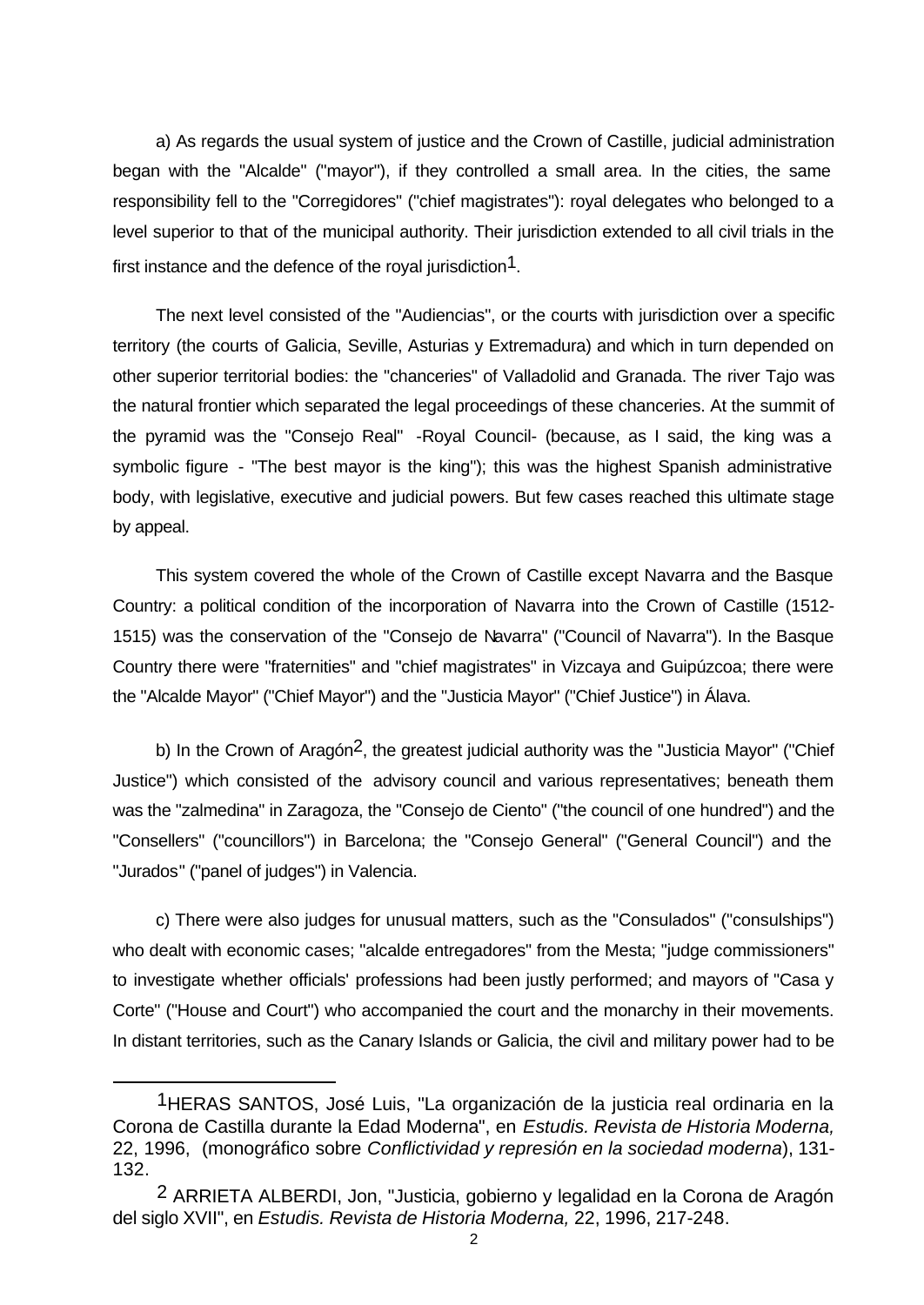concentrated so as to maintain their security and defence; a "governor" was chosen who had more power than the chief magistrates.

This system was maintained from the end of the 15th century up until the year 1700. With the political triumph of the Bourbons, the superintendents appeared who, from 1718 onwards, had responsibility for justice, police, property and war (although responsibility for justice only until 1766)

But in the Modern Spanish Age, the king was not the only judicial and jurisdictional power. There were other special institutional jurisdictions which enjoyed certain exemptions, derived from ancient privileges and law-codes. Typical examples of these exceptions are the church, feudal estates and universities.

Apart from partial studies, the topic of student violence has only been discussed in picaresque literature. In almost all the novels there is a student-triskster, always from Alcalá or Salamanca. Take for example, Cervantes in *La tía fingida;* or Vicente Espinel in *Relaciones de la vida del escudero Marcos de Obregón;* the Duque de Rivas in *D. Álvaro o la fuerza del sino;* Mateo Alemán in the *Guzmán de Alfarache*; Quevedo in *Buscón*; Alarcón in *La verdad sospechosa;* or Espronceda in *Estudiante de Salamanca.*

But the facts that these novels reflect still exist in the judicial archives of the kingdoms and in the archives of the ecclesiastical tribunals of each diocese and of each university. The documentation for Valladolid is essential in order to have complete catalogues, while the documentation for Salamanca is in the process of being restored since the beginning of the 1570s and it cannot be used for consultation. Both sections are extremely rich, but not, on the other hand, that of Sevillian university law-suits, which mostly covers questions that do not interest us about the Colegio de Santa María de Jesús.

What really grabs one's attention is the great scarcity of documentation about university law-suits that is to be found in the Archivo General de Simancas (AGS), the section *Consejos* of the Archivo Histórico Nacional of Madrid, or in the Archivo de la Chancillería of Valladolid. Perhaps it was that the majority of these conflicts were finally resolved within the university. Professor Richard KAGAN<sup>3</sup> completed an introduction to the judicial Castiliar archives that is very useful, for whoever wishes to continue this study.

<sup>3</sup> KAGAN, Richard, *Pleitos y pleiteantes en Castilla,* Valladolid, Junta de Castilla y León, 1991.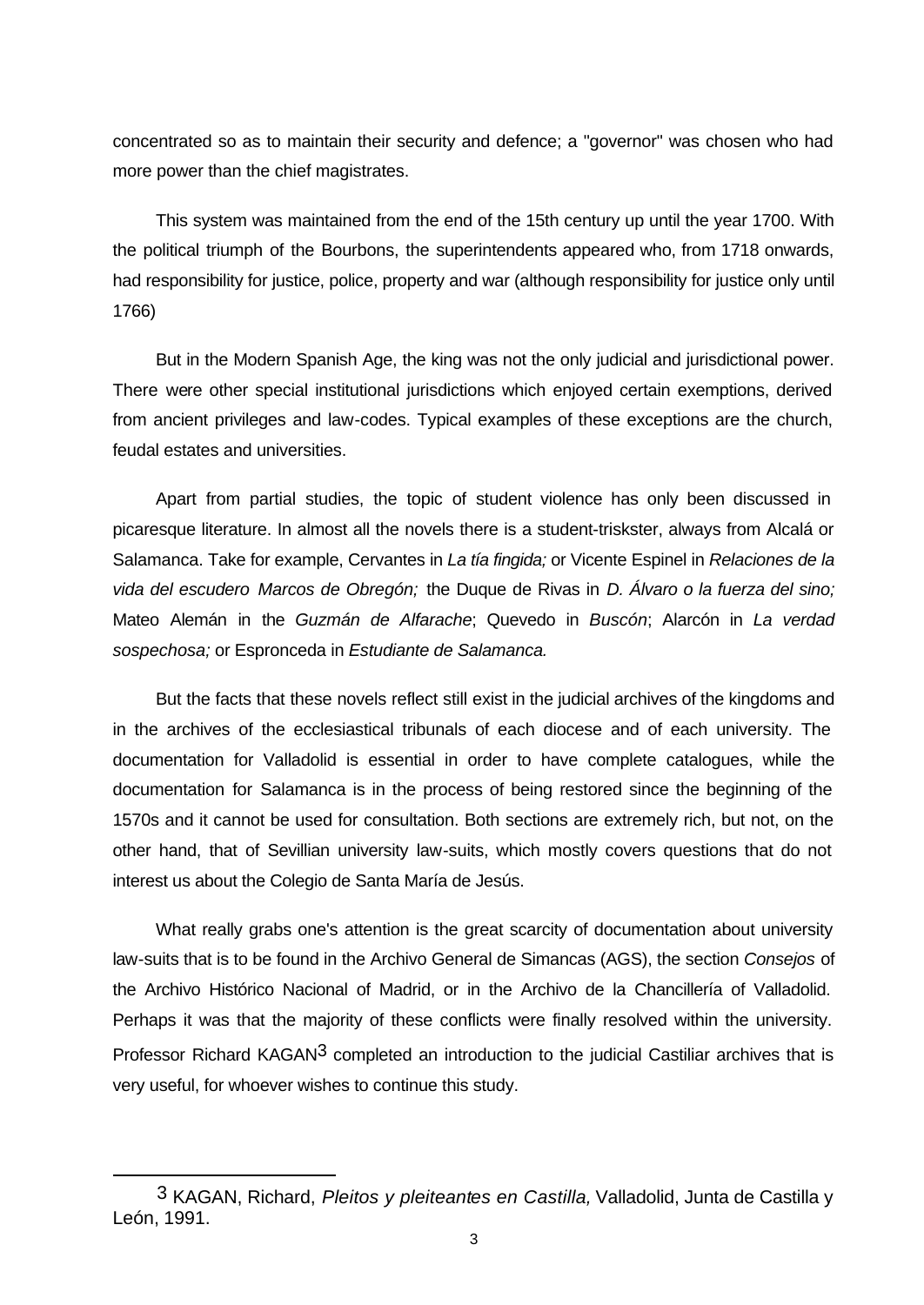The printed material is more interesting. The historians "positivistas" of the universities<sup>4</sup> allow one to hear the most interesting cases of violence. Also the diary of Pellicer in the *Seminario Erudito* from Valladares and the correspondence of the Jesuits in the *Memorial Histórico Español,* contain a collection of events about these questions of favouritism.

I will now talk about the university jurisdiction. But, how many universities were there in the hispanic kingdoms? Did they all have the same jurisdictional law? During the Modern Age in Spain, a surprising number of universities were founded. There were 7 existing universities in the Iberian Peninsular at the end of the Middle Age, but 32 around 1630: these included 18 in the Crown of Castille, amongst them the three most important: Salamanca, Valladolid and Alcalá; 9 college-universities and 5 convent-universities. If we also consider the fact that the foundation of college-universities was even more numerous during these years, we can imagine the changes in university formation and the complications in the system of jurisdiction.

After 1630 this initial impetus stopped; this was perhaps due to the saturation of the learning market or its decay (a demographic decrease and economic crisis in Castilla until the last quarter of the 17th century). In the 18th century, the foundation of the University of Cervera stood out as a political decision by Philip V to offer an alternative to the students of the 6 Catalán universities that were banned for political motives. It is essential to underline the qualitative importance of the aforementioned three great Castilian universities. Above all the University of Salamanca which served both as an institutional model and a model of daily operation for the rest. Granada, Oviedo, Sigüenza, and almost all the American foundations including Cervera, used the Salmantine methods as a model.

#### **2. University jurisdiction**

We have said that the universities based their autonomy in the existence of an "fuero académico" ("academic law-code"). This contained both local and general privileges. The local privileges constituted an ensemble of socio-economic privileges (such as the exemption from military service, market laws, customs laws, etc.). The general privileges were the most significant aspect of the university jurisdiction: legal immunity (whether it be lay -that of the "chief magistrates" or ecclesiastical, of the bishop). Any dispute or lawsuit in which a university was involved had to be judged by the "maestrescuela"(chief scholar), a position sometimes occupied

<sup>4</sup> FUENTE, Vicente de la, *Historia de las Universidades, Colegios y demás establecimientos de la enseñanza en España*, Madrid, Imprenta de la Vda. e Hija de Fuentenebro, (1887-8), 4vols.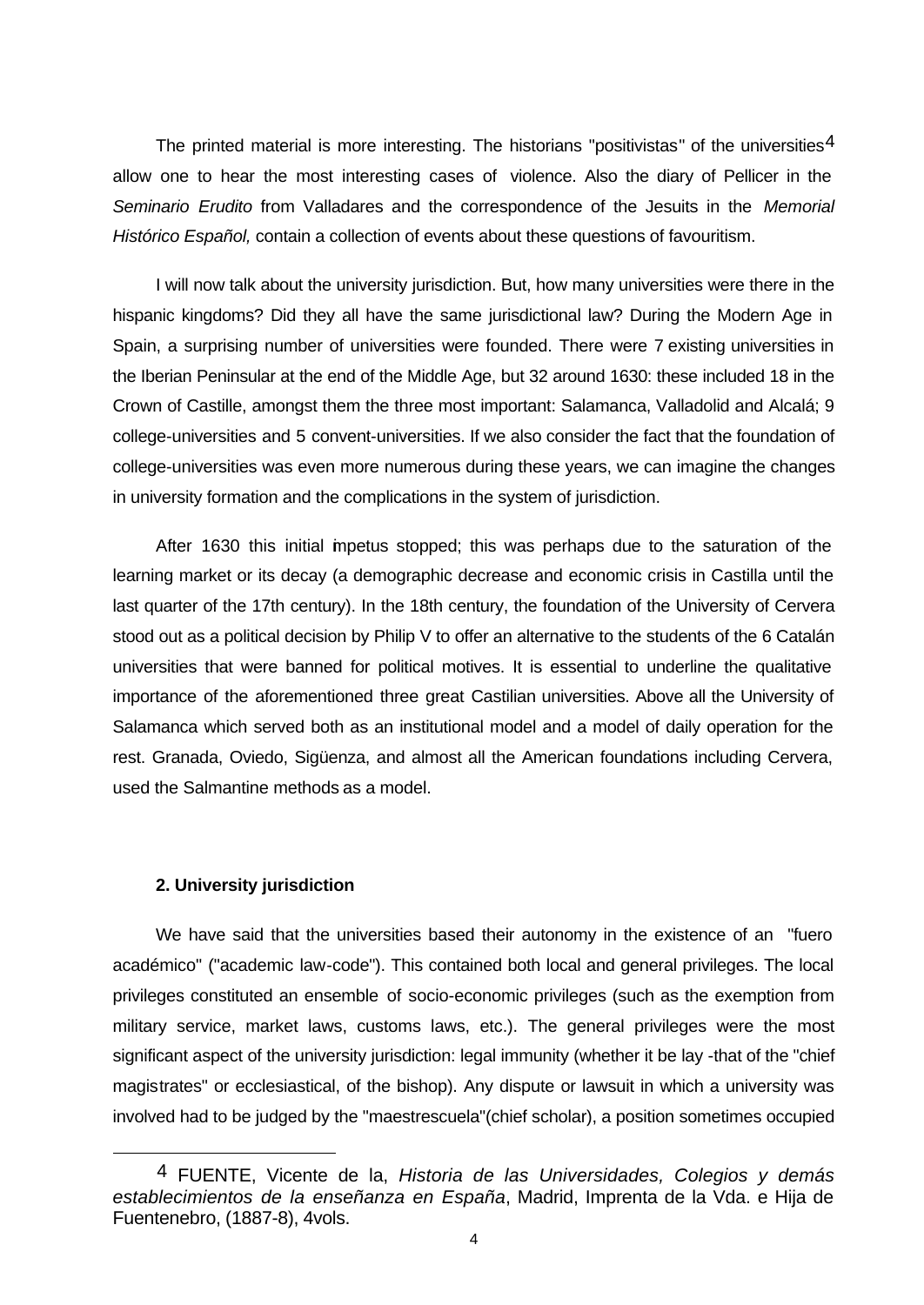by the same person. This generated an institution similar to the courts and chanceries and was called "The Scholastic Court".

From this point of view we can talk of the existence of a supreme power incarnated in the figure of the "maestrescuela" (also called the councillor or the "cancelario"). This was the supreme executive and judicial power within the universities. The maestrescuela"s authority was similar in all areas, but his real power over the university members depended according to the time and the place. In Huesca or Salamanca it grew from the 17th century. In Zaragoza or Valencia, his sovereignity was not so strong.

Salamanca is an excellent and representative case. Dr. Polo explains it very clearly: Salamantine academic jurisdiction, in both its ecclesiastic and secular facets, depended, from 1422, on the rank of the maestrescuela of the cathedral and the cancelario of the university who was the symbolic representation of civil and ecclesiastical powers. As supreme judges of studies, he was in charge of justice within the university corporation (students, graduates, professors, employees, etc.) and resolving the civil and criminal cases in which those with immunity<sup>5</sup> were involved. This authority was affected by the "Agreement of Santa Fe", a royal document drawn up in 1492 and primarily directed at the University of Salamanca (and later to other) which decreed that the traditional powers of the maestrescuela would be suppressed and therefore impede traditional university authority.

They were restrained, but not abolished. The privileges granted to university members were the cause of most student conflicts in Modern Spain, especially between neighbouring university cities. The second reason for this violence emerged from purely academic or legal issues.

These privileges were the object of constant protests and disputes between university members, city-dwellers, popes and kings; and through the years it grew into a legal debate all over Europe. A Salmantine civil law student, D. Alfonso de Escobar Loaisa<sup>6</sup>, was the first to

<sup>5</sup> POLO RODRíGUEZ, Juan Luis, "Veintinueve apercibimientos del juez del Estudio de la Universidad de Salamanca", en *Cuadernos de Historia Moderna,* 15, Madrid, Editorial Complutense, 1994, 143-170. See the book about the Salamanca's "Maestrescuela" of the María Paz ALONSO ROMERO, *Universidad y sociedad corporativa. Historia del privilegio jurisdiccional del Estudio salmantino*, Madrid, Tecnos, 1997.

<sup>6</sup> ESCOBAR Y LOAISA, Alfonso de, *De pontificia at regia iurisdictione in studiis generalibus et de iudicibus et foro studiosrum,* Madrid, P. Coello, 1643 (Biblioteca de la Unversidad de Salamanca, [from now on cited as BUS] 1/1.601).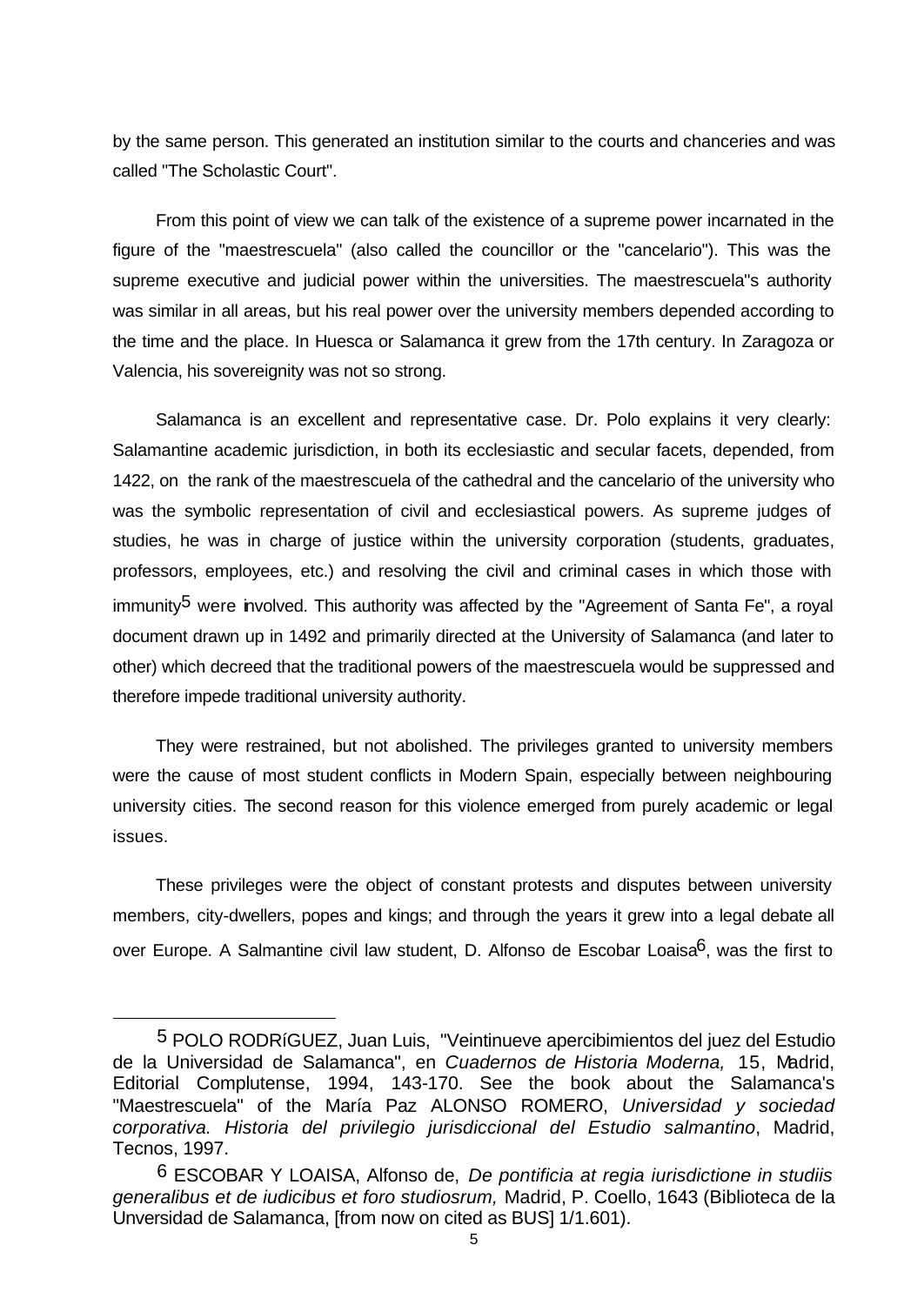publish a book about the academic law code in Spain<sup>7</sup>. He favoured the students and the monarchy (versus the universities) but he himself was a student, and the more superior colleges considered themselves to be a privileged group within a group of privileged students. Twelve years later another book was published, this time larger and more complete, by father Mendo<sup>8</sup> of the Company of Jesus which today is royalist, but to Francisco Pérez Bayer seemed to flatter the superior colleges. In 1728, the argument was taken up by the "colegial" Don Pedro Colón de Larreategui who was more in favour of the royal jurisdiction and expressed this anonymously, though it was documented $9$ . This problem generated a great deal of literature, such as political science, and satire<sup>10</sup>.

The students always found ways of defending their interests, whatever form they took. The students preferred royal jurisdiction, but they argued with the same force and reasons their possible dependence on royal authority or pontifical authority, depending on the situation, the time, and other interests. When conflicts lead to lawsuits, they were almost always assured of success: either because the judges were ex-students or because the presence of the jurists in their scholarships allowed them to maintain a privileged vindicative platform. Also, they generally had the financial means to buy success or to keep the trial open.

# **3. Forms of student violence**

<sup>7</sup> The first printed text that I know of was that of MIDDENDORPIUS, J. *Academiarum celebrimum universi terratum orbis....,* Coloniae, Agrippinae apud Gorvinum, 1602 (BUS - 1/23.301).

<sup>8</sup> MENDO, Andrés, *De lure Academico selectae questiones theologicae, morales, juridicae, historicae, et politicae. De Academiis, magistribus, collegiis, profesoribus, candidatis et scholasticis,* Salamanca, J. Gómez de los Cubos, 1655 (BUS 3/44.641).

<sup>9 [</sup>COLÓN DE LARREATEGUI, Pedro] *Defensa jurídica que hacen los quatro Colegios Mayores de la Universidad de Salamanca a favor de V. Magestad, por el derecho de dos regalías: la primera, sobre que el Claustro desta Universidad haya de presentar en el Real Consejo dentro del término de sesenta días los Estatutos, que hiciere, para que sean examinados y aprobados. Y la segunda, sobre la particular Real protección, que tiene V. Magestad en estas quatro Comunidades, y en las dos de Sta. Cruz de Valladolid, y S. Ildefonso de Alcalá con el título de Colegios Mayores* [s.l., s.i., s.a.: 1728] (BUS, 3/44.030).

<sup>10</sup> I speak about this in "Poder y conocimiento. Universidad frente a colegios", *La Universidades Hispánicas de la Monarquía de los Austrias al Centralismo Liberal,* L.E. Rodríguez San Pedro (ed.), Salamanca, Universidad de Salamanca-Junta de Castilla y León, 2000, II, 117 ss.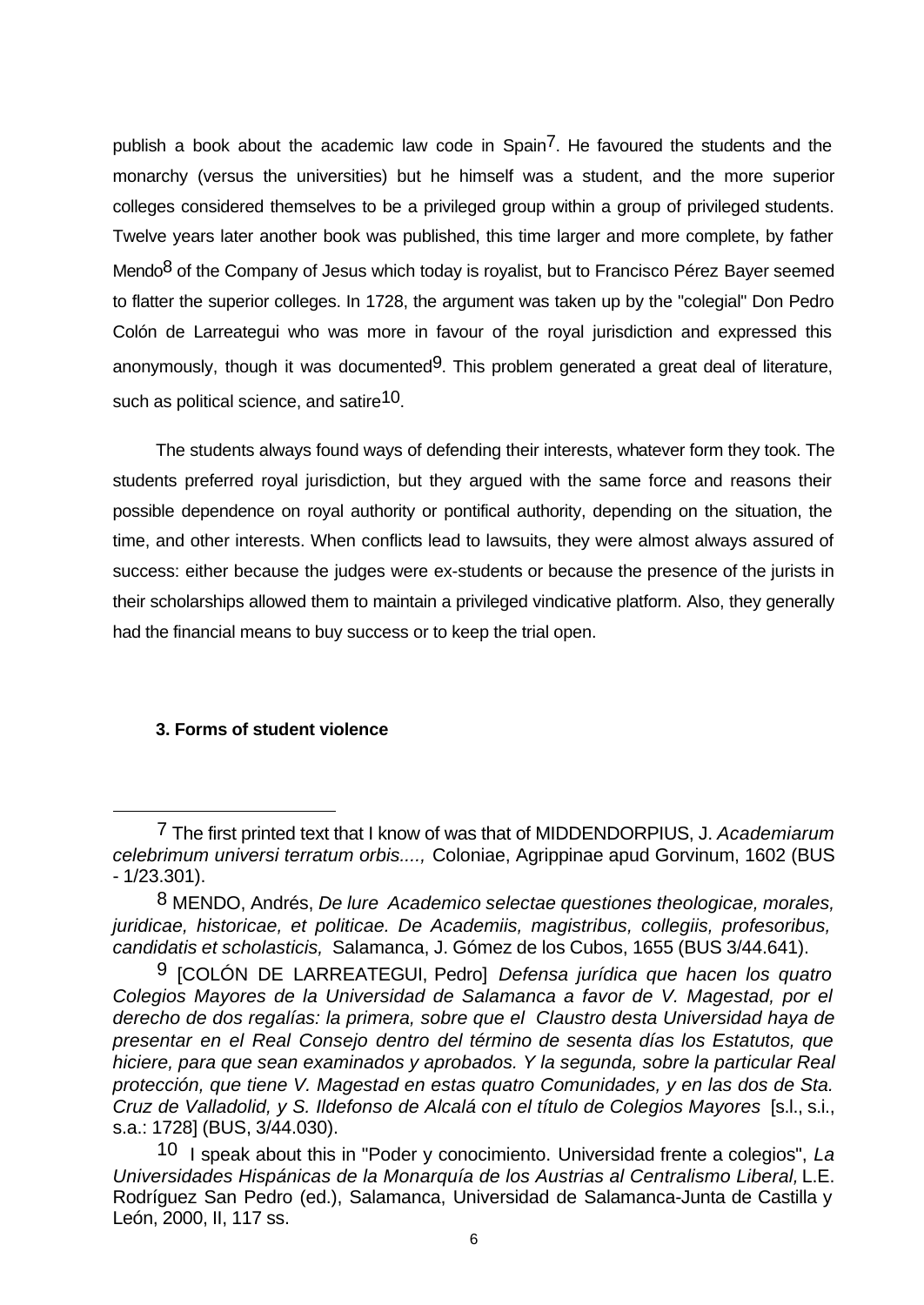University students were never known to be peaceable. The medieval history of Bologne, Paris or Cambridge shows many examples of both internal and external university turmoils. For this reason the advisors from Barcelona did not accept students in 1398<sup>11</sup>.

Student conflicts weren't generally political, except perhaps in the case of revolts: the "Comunidades" and the "Germanías" (1520-21). They usually fought over power domains and influence; sometimes within and sometimes without universities; and academic disputes were almost always mixed with other non-academic issues. The most common causes were:

• Power struggles between groups or sectors within a university (national societies, colleges,...)12.

• The appointment of professors and graduation of students.

• University jurisdiction as opposed to other jurisdictions (that of the king, the municipality, the Church,...).

• Questions of institutional status in public ceremonies.

## **3.1. The fight for power within each university**

The first circumstance which influenced the rise in violence was the geographical origin of the students. This needs to be explained more clearly: in the whole of Europe, each student usually associated himself with what was known as a "nation", that is a group made up of those who came from his country. These university "nations" had a representative percentage in the University; often the election of academic posts or student scholarships was reserved proportionally for those born in specific geographical regions. Therefore groups of students were established whose social life revolved<sup>13</sup> around their communal academic and extra-academic interests, (they celebrated parties together and had similar eating habits and customs). They

<sup>11</sup> The agreement of 1st February 1398 (RUBIO BORRÁS, M, *Motines y algaradas de estudiantes en las universidades de Barcelona y Cervera*, Barcelona, 1914; cfr. HORNEDO, Rafael María, 'Desaplicación y desórdenes estudiantiles en el seiscientos español', in *Razón y fe,* CLIX, nº 733, Madrid, 1959, 131-144).

<sup>12</sup> Including ideological differences - arguments between groups of different religious beliefs (but these did not usually result in bloodshed) and which political uprisings against an established power.

<sup>13</sup> The licenciate Castellanos against Bartolomé de Espinosa from Segovia, for having killed a student of Salamanca, in Salamanca in 1595 (AGS,*Consejo Real de Castilla,* leg. 469, 5, 40 fols.).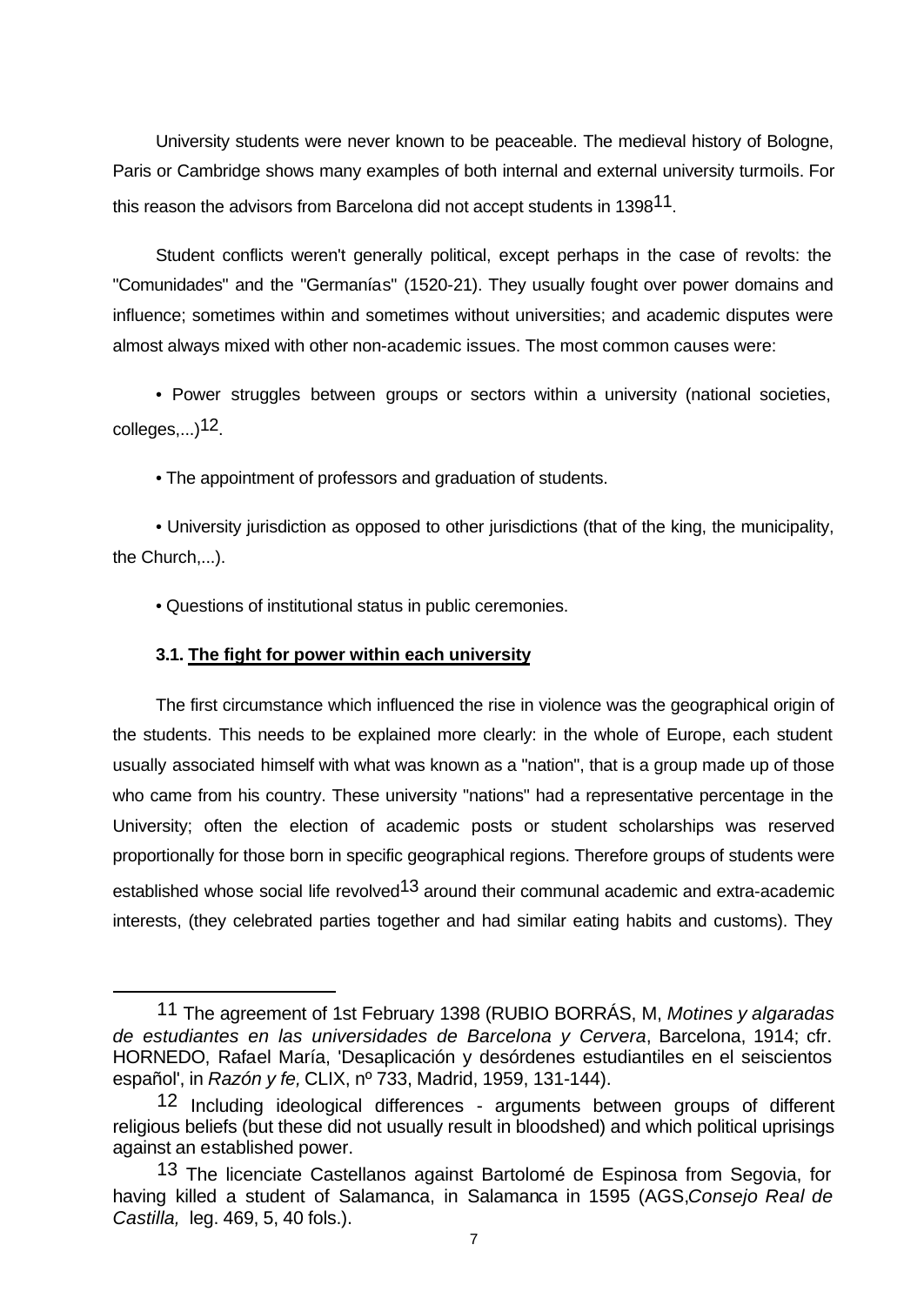were organised groups who vied for the power or monopoly of university posts or scholarships. This was a constant element in the larger universities.

When commenting on this situation in 1750, Pérez Bayer said that in Salamanca even school children knew that the scholarships of the colleges were monopolized by the "nations": "the San Bartolomé scholarship is for Biscayans, those from Santander and those from Navarra; the Oviedo scholarship is for those from the country-side; the Cuenca scholarship is for Andalusians and the Bishop scholarship is for those from the region of la Mancha; and I hear the same happens for the scholarship of Santa Cruz in Valladolid for the Riojans and the scholarship from Alcalá with those they call the terrestrials, that is, those from that territory, and those from la Mancha and those from La Alcarria<sup>14</sup>.

In the second place, we find conflicts between institutions, within universities. The "Colegios Mayores" (Salamanca, Valladolid and Alcalá) defended their privileges and honours vigorously; this was the cause of serious university disputes of the time and disputes within society. Little by little they managed to achieve enormous advantages in final exams (the examiners were only the corresponding faculty professors); they monopolized the professorships of their universities (in Salamanca, for example, they established a government and judicial posts of the catholic monarchy -in so doing they assured themselves a favourable sentence in any trial-)<sup>15</sup>. Having studied these themes for many years, I think that these "major universities" were the institutions which caused the most law-suits of the period.

*Minor colleges versus major colleges:* the title "major" did not have any legal justification; various foundations presented cases against the "major colleges" because of this type of naming (Santa María de Jesús, of Seville, San Pelayo of Salamanca) but they managed to maintain the title until the end of the 17th century.

*Religious colleges versus secular colleges:* terrible and long conflicts between "major colleges" and colleges of military orders in Salamanca16. They always came about because of

<sup>14</sup> PÉREZ BAYER, Francisco, *Por la Libertad de la Literatura Española*, ed. by Antonio Mestre, Alicante, Instituto de Cultura Juan Gil Albert, 1991,121. There was 6 Colegios Mayores in Spain: San Bartolomé, Cuenca, Oviedo and El Arzobispo in Salamanca; Santa Cruz in Valladolid; and San Ildefonso in Alcalá de Henares. Current bibliography about this subject on the internet web page: http://web.usal.es/~carabias.

<sup>15</sup> See my book *Colegios Mayores: Centros de poder. Los Colegios Mayores de Salamanca en el Siglo XVI*, Salamanca, Ediciones Universidad de Salamanca, 1986.

<sup>16</sup> Only in Salamanca, because it was the university in which they decided the establish a college of Spanish Military Orders for the education of its members. See "La violencia letrada y la sumisión de las Órdenes Militares en la España Moderna", in *Las*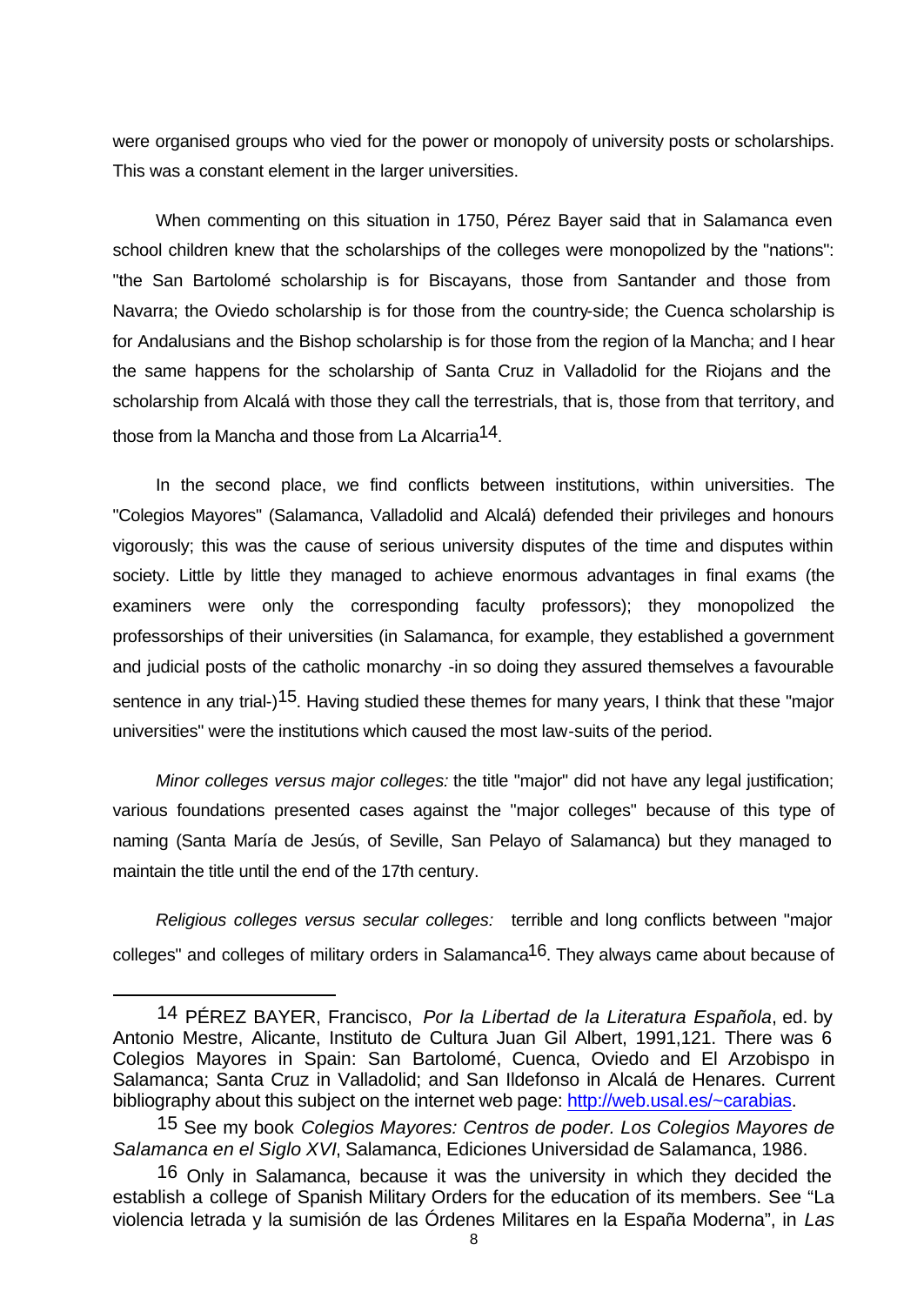issues of honour and status: for example,how to place themselves in a privileged position during university celebrations. There were many deaths, and many wounded in addition to material losses and the result was always favourable to the "Colegios Mayores".

*Between religious colleges:* because of competition between theology courses that were taught in convents or because of ideological differences, scholastic disputes about "ciencia media", the grace of God and free will between Dominican and Jesuits. They produced a lot of verbal and psychological violence but not physical violence.

The most important case was that provoked by the Jesuit Luis de Molina with his book *Concordia liberi arbitrii cum Divina gratia;* he wanted to reconcile the efficiency of the grace of God with charitable works. Another Jesuit, Mariana, did not like this; nor did Báñez, a Dominican accused it of being semi-heretical and the book was sent before the Inquisition. Father Diego Álvarez, also a Dominican and professor at Valladolid, wrote a lot against "los molinistas"; many other jesuits, on the other hand, defended him (Arrúbal, Montemayor, La Basida and Valencia). Rome was more in favour of the Dominican doctrine ("The Assembly of Auxiliis" in 1597) and the Jesuits protested, putting in doubt the papacy of Clement VIII and Urban VIII, in their classes at the University of Alcalá.

It is a complicated subject; it was related to the spread of "jansenismo" in France and its impact was reflected in many Spanish universities. In general, they showed themselves to be more in favour of the Dominicans (Zaragoza, Alcalá, Osma, Salamanca, Oviedo...) whereas those in France supported the Jesuits<sup>17</sup>. There were reactions in almost all the universities (Lovaina, Mesina, Palermo, Coimbra, Donay, Mexico or Lima<sup>18</sup>) and it also provoked the "rupture" between the universities of Alcalá and Paris and 1718.

## **3.2. The appointment of professors and the graduation of students.**

With regards to the "endowment of professors" the evidence of bribery and armed conflict between candidates" followers grows. In many universities, the professors were chosen by student votes; and the students, said Arias Barbosa, sold their votes even by swindling<sup>19</sup>. The

*Órdenes Militares en la Península Ibérica*. Vol II: *Edad Moderna*. Cuenca, Ediciones de Castilla-La Mancha, 2000, 2163-2180.

<sup>17</sup> FUENTE, V. de la, op. cit, 111, 46 ss..

<sup>18</sup> RODRÍGUEZ CRUZ, Agueda M., *Historia de las Universidades Hispanoamericanas*, Bogotá, Instituto Caro y Cuervo, 1973, 2 vols.

<sup>19</sup> RODRÍGUEZ CRUZ, Agueda M., *La vida estudiantil en la hispanidad de ayer*, Bogotá, Instituto Caro y Cuervo, 1973. The city of Salamanca and the chief scholar of the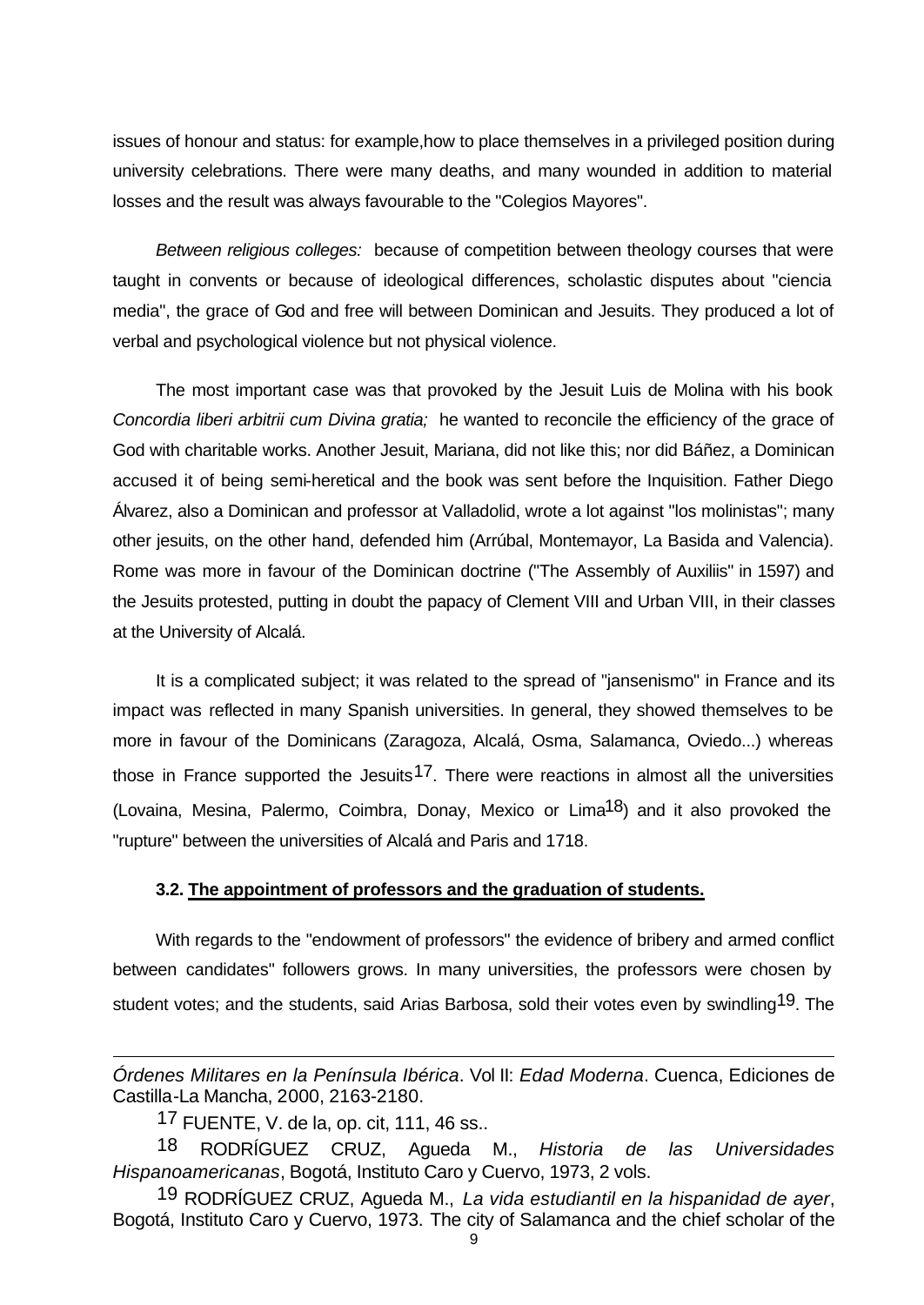fact that the professors were voted for by students contributed to this situation. The abolishment of this system, from 1618 onwards (the chronology was different in every university) put an end to many conflicts, but generated others related to knowledge capacity (students of the "Colegios Mayores")<sup>20</sup>.

When it was a municipality, and not the students, who were in charge of electing the professors (this occurred in some universities in the Crown of Aragón) the protests against favouritism were equally strong.

The graduation ceremony itself was not conflictive. The problem came afterwards, when students celebrated the success of their recently graduated friends in the streets. They celebrated with bullfights, snacks, and other playful activities which annoyed the city dwellers and which sometimes resulted in street brawls<sup>21</sup>.

# **3.3. University jurisdiction versus other jurisdictions**

University jurisdiction confronted other jurisdictions over centuries during incessant lawsuits. There were hundreds of cases of conflicts between students and non-students: with ecclesiastics, authorities, cathedral councils and always with city inhabitants. The majority of the conflicts were of this type and had their distant origin in the particular privileges of the academic law-code.

The advantages of the academic law-code in daily life were enormous for students, corrupt for their neighbours: shops of all kinds with reduced prices, hospitals, libraries, inns, transport services for goods ("muleteers"), free customs, official values for the rent of student

university against Rodrigo de Sande and others, because of rows and resistence to justice concerning the examinations needed to qualify as a professor, for having rigged the election of doctor Gabriel Enríguez (AGS,*Consejo Real de Castilla,* leg. 360, 1-7, 510 fols.). See too AGS,*Consejo Real de Castilla,* leg. 115, 9, 54 fols.

20 Doctor Serrano for the professorship of the University of Alcalé in 1551 (AGS,*Consejo Real de Castilla,* leg. 256, 11, 19 fols.). Juan García and the doctor Villalpando, against the doctor Pero Martínez, for anther profesorship at the same university in 1555-1560, (AGS,*Consejo Real de Castilla,* leg. 55, 10, 37 folios.).

21 Another problem related to the graduation ceremony was the right that many institutions aquired, via a papal bull to grant them. The universities fought for the exclusivity of this privilege and there were many long trials in Salamanca (Colegio Mayor de Cuenca), Santiago (Colegio Imperial), Huesca,... and the Jesuits. But this issues did not result in blood-shed. The case which attracts most attention concerning this point was that of the Colegio de Cuenca, which in the last quarter of the Sixteenth century granted qualificalions, even for subjetcs such as medicine, in which it didn't have any place (Vid.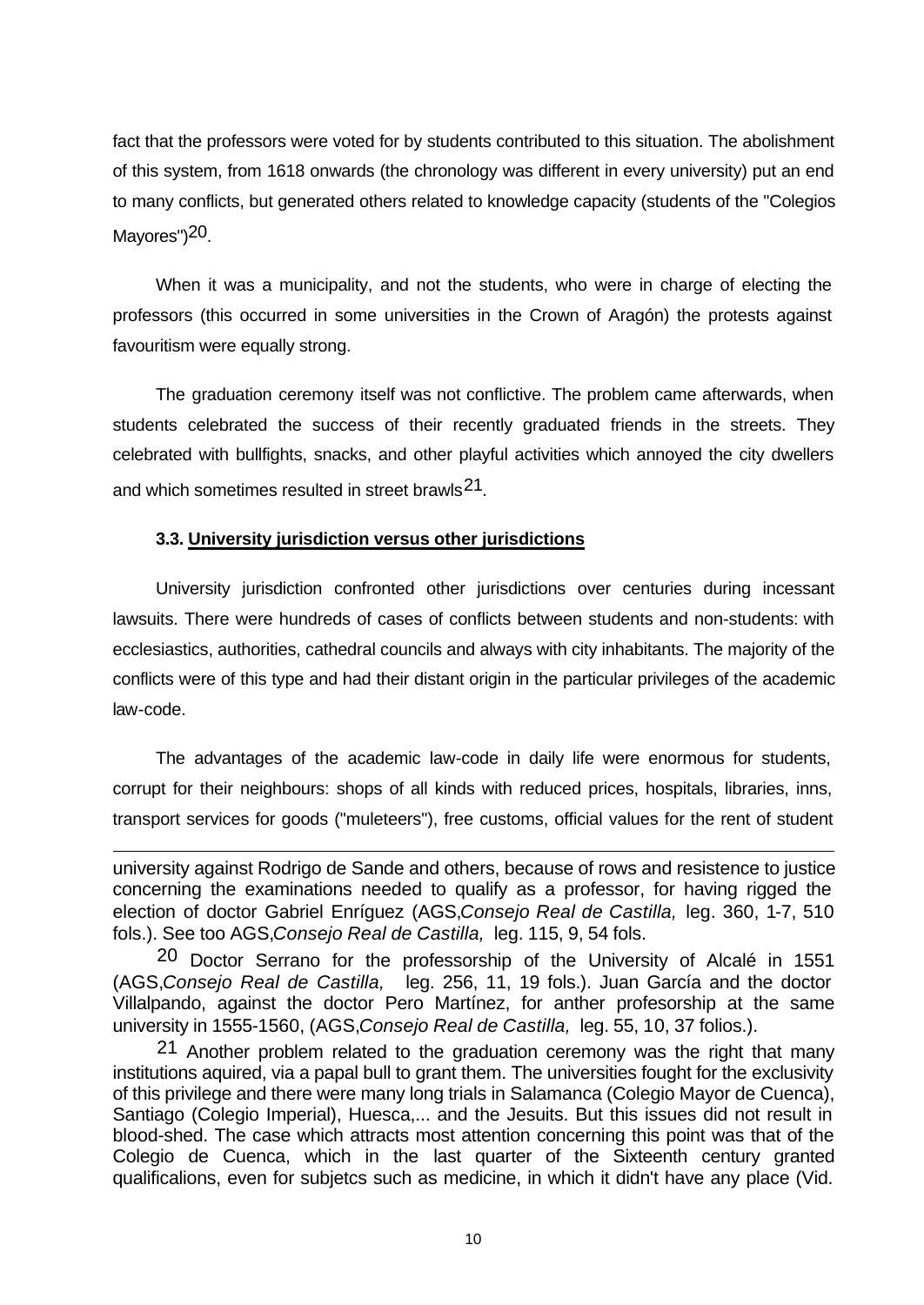houses, possibly even financial loans and their own cemetery. We can therefore understand that certain individuals enrolled simply to benefit from these opportunities and we can also understand why neighbours protested against them.

Their neighbours not only suffered from students' pranks and juvenile jokes, but also the noise, the adjustments of bills, the over-indulgence in parties and carnivals; they were always people wounded if not killed. Student indiscipline had repercussions within and without the classroom: h Granada, the students lived licentiously and do not let the professors "read"; during public ceremonies they "do and say indecent things" so that the authorities preferred not to attend them  $(1627<sup>22</sup>)$ . To resolve this problem, an inspector was chosen in October 1630, but he did very little to improve the situation. In Lérida, during the jurisdictional problems of the 16th and 17th centuries, both "bribes and obstacles were united in the appointment of professorships". Inspections hardly ever stopped these abuses23.

The most acute violence was concentrated in the universities of Alcalá, Valladolid and Salamanca. I think that Alcalá de Henares is the example most documented about the consequences that followed the foundation of a university in a particular city. On top of the characteristic violence of the period was placed the violence of students: Cardinal Cisneros founded Alcalá in 1508 when there was already an ample number of universities; to fill his classrooms he had to publish a statute which offered those who matriculated judicial immunity under whatever accusation. It follows therefore that the university was filled with villainous types. At the beginning of the 16th century, Pedro de Torres wrote a "crónica" in which he explained the situation and its consequences: Alcalá was full of people who had no morals and no scruples.

A simple word could provoke armed combat. This occurred in 1518; a young man from Alcalá was courting a young lady. A relative of his the Colegio de San Ildefonso heard him and insulted him about his manner of courting. The young man was offended and drew his sword against his relative. Both shouted for help. Students and neighbours came from everywhere to support one or the other of the contenders. A monk used his handkerchief as a catapult in favour of the students and mortally wounded a city-dweller. The town councillor, Vargas, arrived and tried to keep order in the name of the king, but he only received punches. The priest came out of

CARABIAS TORRES, Ana M., *El Colegio Mayor de Cuenca en el Siglo XVI. Estudio institucional*, Salamanca, Ediciones Universidad de Salamanca, 1983).

<sup>22</sup>AJO GONZÁLEZ DE RAPARIEGOS Y SAINZ DE ZÚÑIGA, Candido M., *Historia de las Universidades Hispánicas*, Madrid, Artes gráficas C.I.M. 1959, III, 280.

<sup>23</sup> *Loc. cit.,* 217 ss.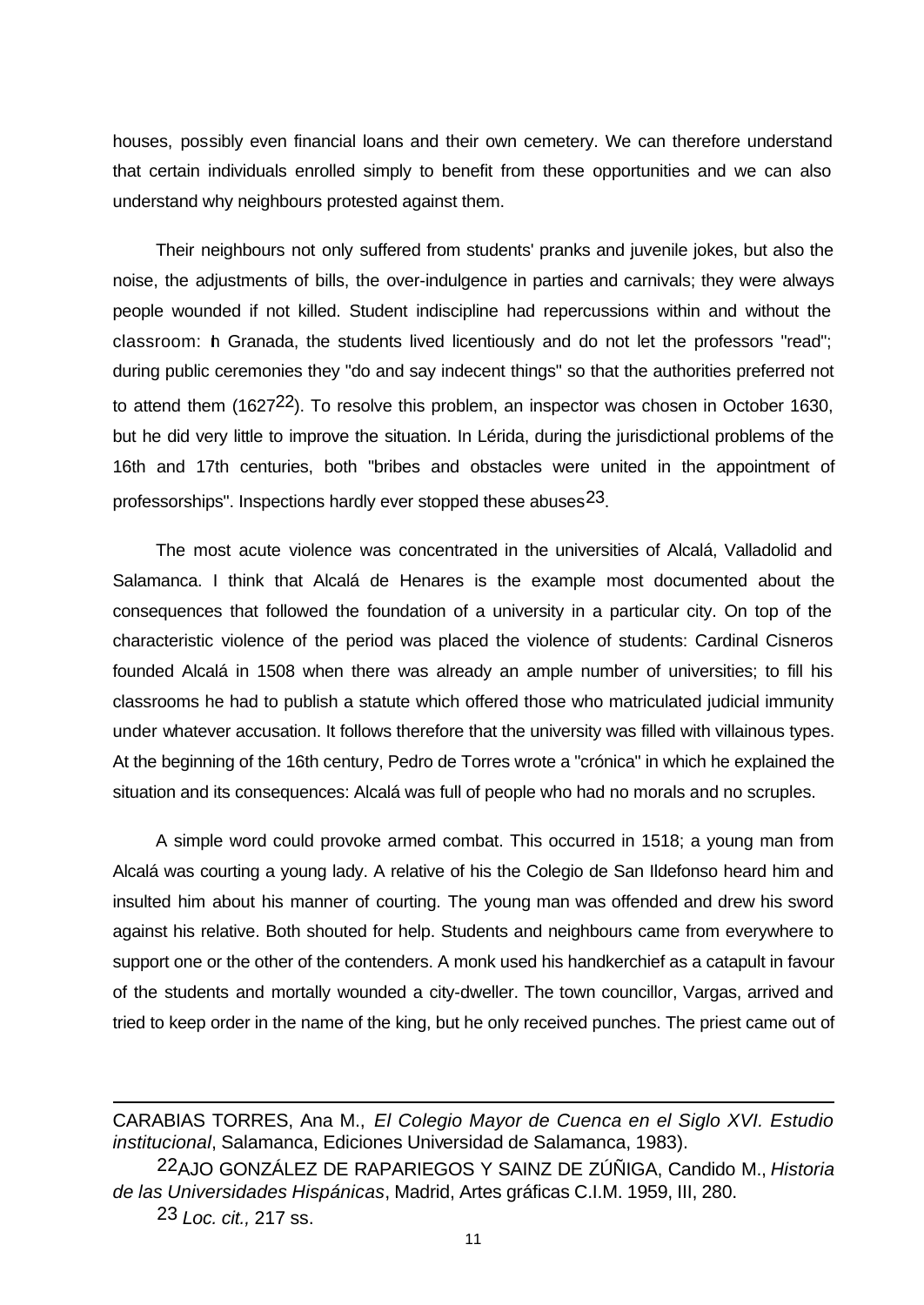the church of Santa María carrying the image of God. The presence of God stopped the fight, but everyone remained very upset, and the inhabitants threatened to burn down the university  $24$ .

The archbishop of Toledo and the knight commander of the "Merced" fought for many years against the jurisdiction of Alcalá University: "Cisneros could not have caused more damage to the archiepiscopal jurisdiction than to found the University of Alcalá" said the archbishop (FUENTE, V. de la, 1885, II, 113). The sentence of the "Rota" in favour of the leader of Alcalá, against the archbishop of Toledo, was given in Rome in 1545; it was ratified in 1550 by Paul III together with the exemption of Paris and Salamanca, and also in 1649, but the struggles for jurisdictional power did not end (AJO, 1959, III, 295).

All powers seemed to be confronting the students, but the most violent cases were started by city-dwellers. In 1623, the students were already tired of the attacks and decided to transfer to the "Estudio" in Madrid. The immediate reason was that, while the university had been meeting during a doctorate ceremony, the inhabitants came in with pistols wanting to kill the students. The document describes the problem as being very ancient, and that the city-dwellers went by night "in troops" with pistols, maltreating the students, breaking down the doors of their houses. The secular justice permitted this because the delinquents went through the town in their presence (FUENTE, V. de la, 1888, III, 52 ss.). Also during this academic year the inhabitants had fired at the Rector, who had run out to defend the students. They used stones and bullets, killing one student and wounding others; the next day they took an ecclesiastic student and maltreated him and then shot him "sending one bullet into the image of the crucification and another into that of Saint Francis." Those from Alcalá complained because "all the villains who leave the Court, running away from the law, go straight to Alcalá."

These "good-for-nothings" were probably young people somewhere between tramps and social climbers who enrolled in the universities to profit from the benefits of the academic lawcode. The diary of "La Compañía de Jesús", referring to what happened in Salamanca, said the same about two "students who seemed more like bandits", both from Andalusia: Herrera and Antonio Rey. The latter was described as "the most disorderly youth ever to be found in the university... everybody wanted him to leave, because without him they believed that peace would return. The University of Seville will not allow him to return for I do not know what escapades he got up to there."

<sup>24</sup> FUENTE, V. de la, *op. cit*., 82-82.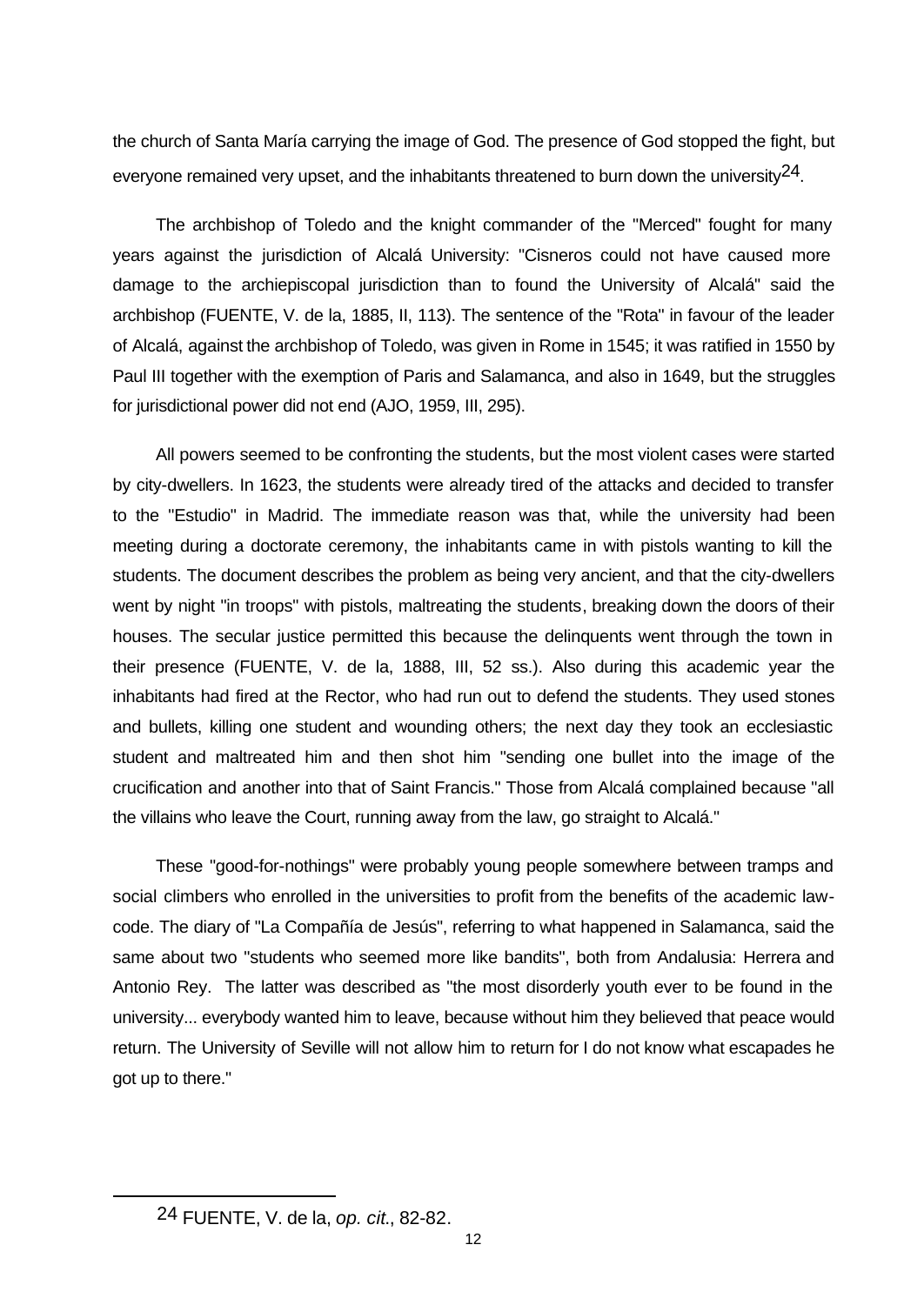The University of Valladolid suffered a similar student and "nation" tyranny, according to Alcocer. This enthusiasm for the conflicts and the use of weapons teaching from the January until Mayo. Another extreme period of violence occurred between 1737 and 1739<sup>25</sup>.

Neither laws nor judges were respected by students; neither by the authorities themselves<sup>26</sup>. In the General Archive of Simancas there exists a record of the report that Don Antonio Altamirano and Sotomayor (Judge of Studies at the University of Salamanca) sent to the Council requesting help<sup>27</sup>. It recounts how the students had lost all respect for any secular or ecclesiastical justice, and that they had placed the city-dwellers in great danger. There follow some testimonies of the notary about some events:

• On the eve of the day of Saint Catalina (24 November) in 1625, a great crowd of students gathered in the square. They shouted insults at the chief magistrate, "broke down" the door of the prison and set free a convict accused of homicide.

• On the 3rd December, Biscayans and some Portuguese began to argue about which seats to occupy in class; the class ended with "many wounded"; the next day, the Portuguese were waiting armed "with every type of weapon" (arquebuses, pistols, swords and shields). The Biscayans arrived armed as well. The intervention of both monks and students prevented any further disastrous result.

• On the 16th December, the chief scholar suspected that those students from Extremadura were planning to roam the streets armed while cheering on their "nation"; he ordered that the prohibition of this event should be published and those who were caught would be sent to prision, or expelled or banished and excommunicated. Nevertheless, the students went ahead with their plans, walking through the city fully armed "causing great inconveniences". Two of them were arrested and imprisoned by the chief magistrate, but the next day, their friends threatened the chief magistrate telling him that they would liberate their imprisoned

<sup>25</sup> The University of Alcalá de Henares against the archbishop of Toledo, about ecclesiastical benefits in Ajalbir y la Puebla de Montalbán, in 1565 (AGS,*Consejo Real de Castilla,* leg. 45 (bis), 7, 2 cuad.). More information in TORREMOCHA HERNÁNDEZ, Margarita, "Fuero y delincuencia estudiantil en el Valladolid del siglo XVIII", en *Claustros y Estudiantes,* Valencia, Universitat de Valencia, 1989, II, 365-391.

<sup>26</sup> Information from Doctor Juan de Zúñiga to the Consejo Real, about insults in the cloister between the rector and the chief scholar, don Francisco Gasca Salazar, in 1594, (AGS, *Consejo Real de Castilla,* leg. 115, 2, 165 fols.). The chief scholar of Salamanca, appealed to the Consejo Real because the shief magistrate did not respect his jurisdiction, in 1535, (AGS,*Consejo Real de Castilla,* leg. 209, 4, 55 fols.)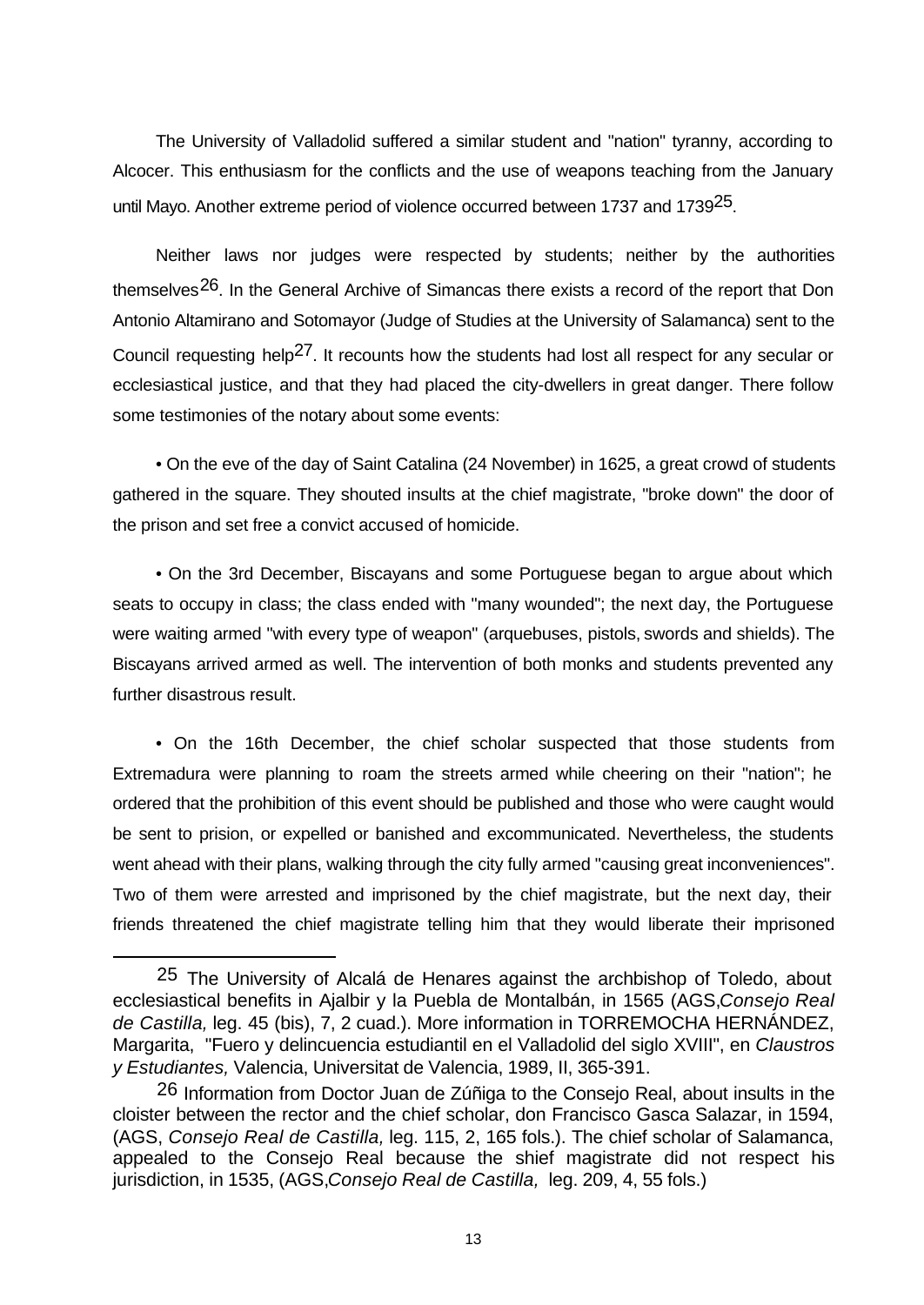friends "for better or for worse". These threats and scandals were "so great and so excessive" that the chief magistrate was obliged to set them free.

• Later, the licentiate Suárez explained the disobediences and the threats that the students made to all the authorities; they did not fear the chief magistrates" punishments because they were "too soft" because he did not dare put the city in danger. They did not pay attention to the chief scholar either, because "he was very aged" and he was a "colegial" of the major colleges. The university proposed the election of a chief scholar who was not a "colegial" of the major universities, with a good salary. Evidently, the problem was very serious and ultimately, it was never properly resolved. In 1592, the students killed the chief mayor. The chief scholar ordered that one student should be tortured and another sentenced. The corruption continued until 159528.

Another very serious conflict, which had political consequences, involved Salmantine students and the inhabitants of the city. It occurred in November 1644 when a fight which began between Biscayans and Andalusians became even more complicated when they in turn became angered with those from Guipúzcoa, who allied themselves with those from Navarra and Aragón. A real confusion of alliances between different university "nations"!

After a community meal, some insults provoked a street brawl between students and noblemen; the chief magistrate tried to calm them and was wounded. Noblemen and inhabitants in general attacked the students in a real battle; it ended with the death of a student from the College of Oviedo and the death of a nobleman, plus the imprisonment of another student from Mallorca, who was executed by the chief magistrate's assistant the same night. This hurried execution provoked some students to leave and also caused the king to send both a mayor and court to Salamanca. With their presence and with some time, the situation began to calm down.

Another branch of this violence was political. The universities adopted a particular stance in the light of monarchical problems:

a) Between 1520 and 1521, the University of Valencia supported the revolt of the "germanía"; the University of Salamanca generally supported the Comunidades; while in Alcalá, the students were divided (AGS,*Cámara de Castilla,* 130-112, Alcalá de Henares, alborotos; años 1518 y 1520). There exist hardly any documents directly connected with the antimonarchical attitudes of the universities, but the efficiency of their particular jurisdiction shows

<sup>27</sup> Section *Guerra Antigua,* leg. 927, 1º, copy of the original made in Salamanca 20th April 1626. I be grateful to professor F.J. Lorenzo Pinar, by this information.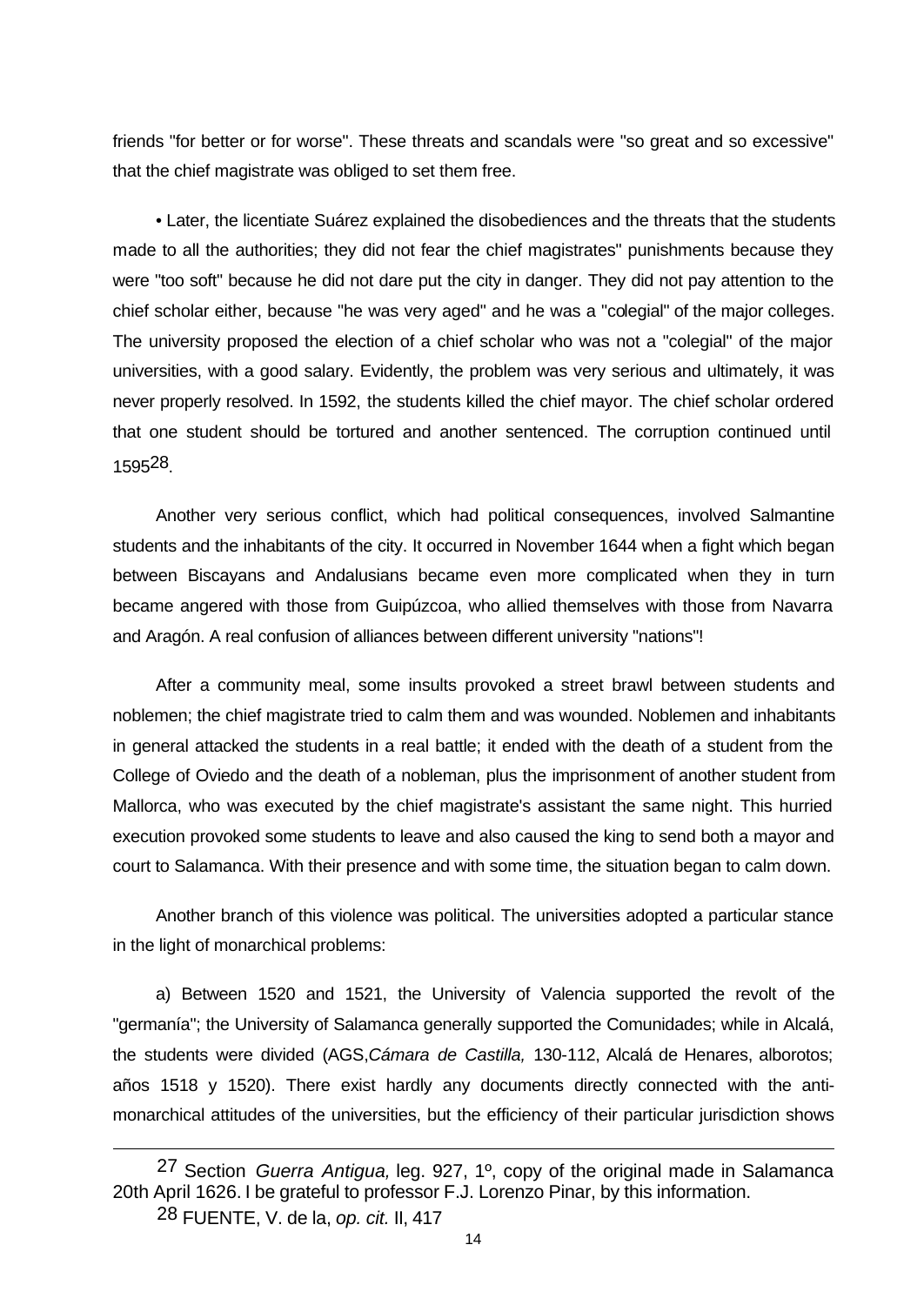itself in that Charles V could not punish Salmantine rebels, for example, because the university, en bloc, refused to accept those sanctions.

More information exists in the case of Alcalá. Various students had enlisted for the war. The rector, Hontañon, was a "comunero"; Pedro Lagasca, on the other hand, supported the imperial cause. The former wanted to kill the latter and a real battle took place between them within the college. The rector was badly wounded.

b) The uprisings of Portugal and Cataluña, in 1640, changed academic life; each university supported his own kingdom.

c) The Castillian universities were in favour of Philip V in the War of the Spanish succession (1700-1715); but those of the Crown of Aragón were against him. It was for this reason that the triumph of the Bourbons lead to the closure of the old Catalan universities and the opening of the university of Cervera, following the institutional model set out by Salamanca.

d) The universities were summoned by the kings to collaborate in the field of both internal and external military campaigns of the monarchy. I know the case of Salamanca better, which first gave money; when they had little money, they offered soldiers and lastly prayers. That is to say, that there were times when they offered to give students a year of their course in return for them going to war. In 1592, various students were put in prison to force then to go to war<sup>29</sup>. In Cataluña, on the 8th July 1639, it was agreed that all students who enlisted against the french invaders of Rossellon, would have a free graduation.

 A conflict that draws one's attention is that of the jurisdictional interference between Spanish University students and the Portuguese monarchy. The portuguese king expressly prohibited that portuguese students study outside Portugal. He proclaimed these on the 13th April 1538, but nobody respected it: in that academic year some thirty students came from Coimbra to Salamanca. This law was reiterated in 1541 and redefined in 1557: all the portuguese students in the Universities of Salamanca and Alcalá had to return to Coimbra within one year. The portuguese authorities used all means possible but without success. Already in 1510, Salamanca was negotiating with Coimbra in order that the latter should recognise salmantine university jurisdiction. This was a case of all words and no action. The head or

29 AJO GONZÁLEZ DE RAPARIEGOS, *op cit.,* III, 498.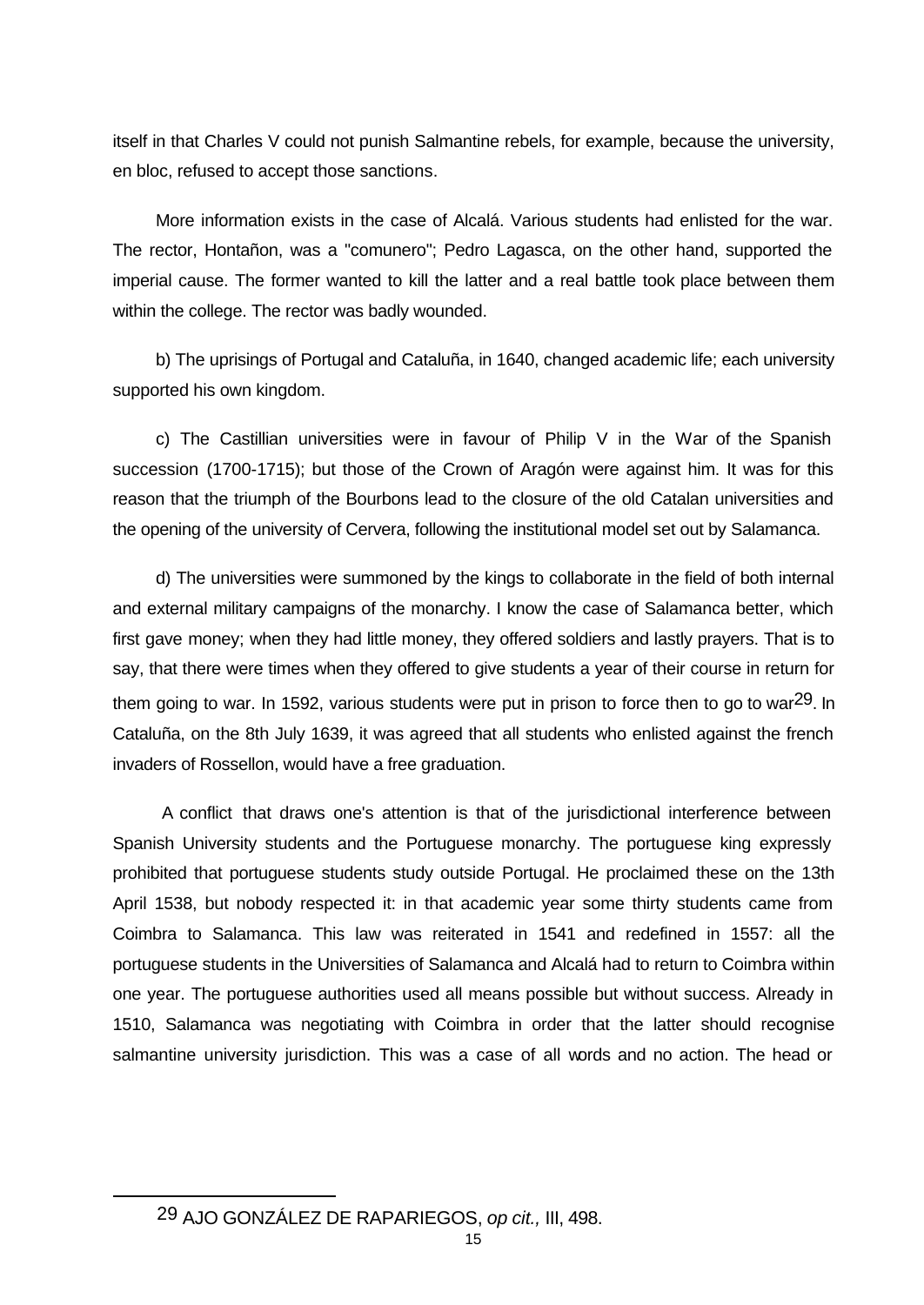ceremonies at Salamanca ravelled to Lisbon for this reason, but he was unsuccessful when gaining portuguese respect for salmantine law, therefore he looked to the king for help<sup>30</sup>.

How must a student comport himself according to the academic law code? Summarising the rules collected in"Concordia de Santa Fe", in the *Nueva recopilación* (Libro XII, título XIX, ley XVI) and in the *Novísima recopilación* (libro XII, títulos XI y XXIII, leyes IV y XV), the university student and to be simple, modest and austere in his conduct and apparence. No sign of flaunting was allowed in this clothes or hair or transport. Discrete, studious, quiet and virtuous; responsible in his university obligation; everything in the field of games, drink, scandals, women, robbery, fraud,night-life, the publication of defamatory texts was strictly prohibited.

What were the student like in real life? Obviously, they consisted of all types, but what is bad is always remembered better than what is good. As Felix Carranza said, if there are only four "pícaros", everyone becomes a delinquent, but there were many more pícaros than just four. The laws-suits which are known show a type of student who did not comply with any or almost none or the rules.

#### **3.4. Questions of institutional precedence in public ceremonies**

Public ceremonies and the rituals used in then inform us about power in the Ancient Regimen. In a society of honours, each person and each institution had its place according to his privileges, antiquity and in this case, academic status.

The diary of Pellicer in the *Seminario Erudito* from Valladares and the correspondence of the Jesuits in the *Memorial Histórico Español* contain collection of incidents about precedence. In reality, almost all the documents of the period reflect the central importance of public demonstrations of honour.

<sup>30</sup> Vid. CARABIAS TORRES, Ana M., "Castilla y Portugal: el trajín de la cultura académica", en ESPINOSA, Rosa - MONTENEGRO, Julia, *Castilla y Portugal en los albores de la Edad Moderna*, Universidad de Valladolid, 1997, 47-49. Pedro Alonso, a habitant from de Torrubia, jurisdictión de Uclés, against the conservative of the Universidad of Alcalá de Henares, Juan Riaño, about posibility to follor up a law-suit against him made by a student Alejo Regañón, about certains goods in 1534 (AGS, *Consejo Real de Castilla,* leg. 97, 6, 21 fols). The archbishop of Santiago and a colegial of San Bartolomé in Salamanca, against the Bishop of Salamanca, about the jurisdiction that the bishop of Santiago had in Salamanca. 1571 (AGS,*Consejo Real de Castilla,* leg. 205, 5, 89 fols). Alonso de Miranda, a habitant fo Salamanca, disputed in the Council of justice, against doctor Cristóbal de Alba, assistent of the Bishop of Salamanca, for having arrested him and taken him to the scholastic prison and tortured him being secular 1522- 23, (AGS,*Consejo Real de Castilla,* leg. 325, 1, 10 fols.)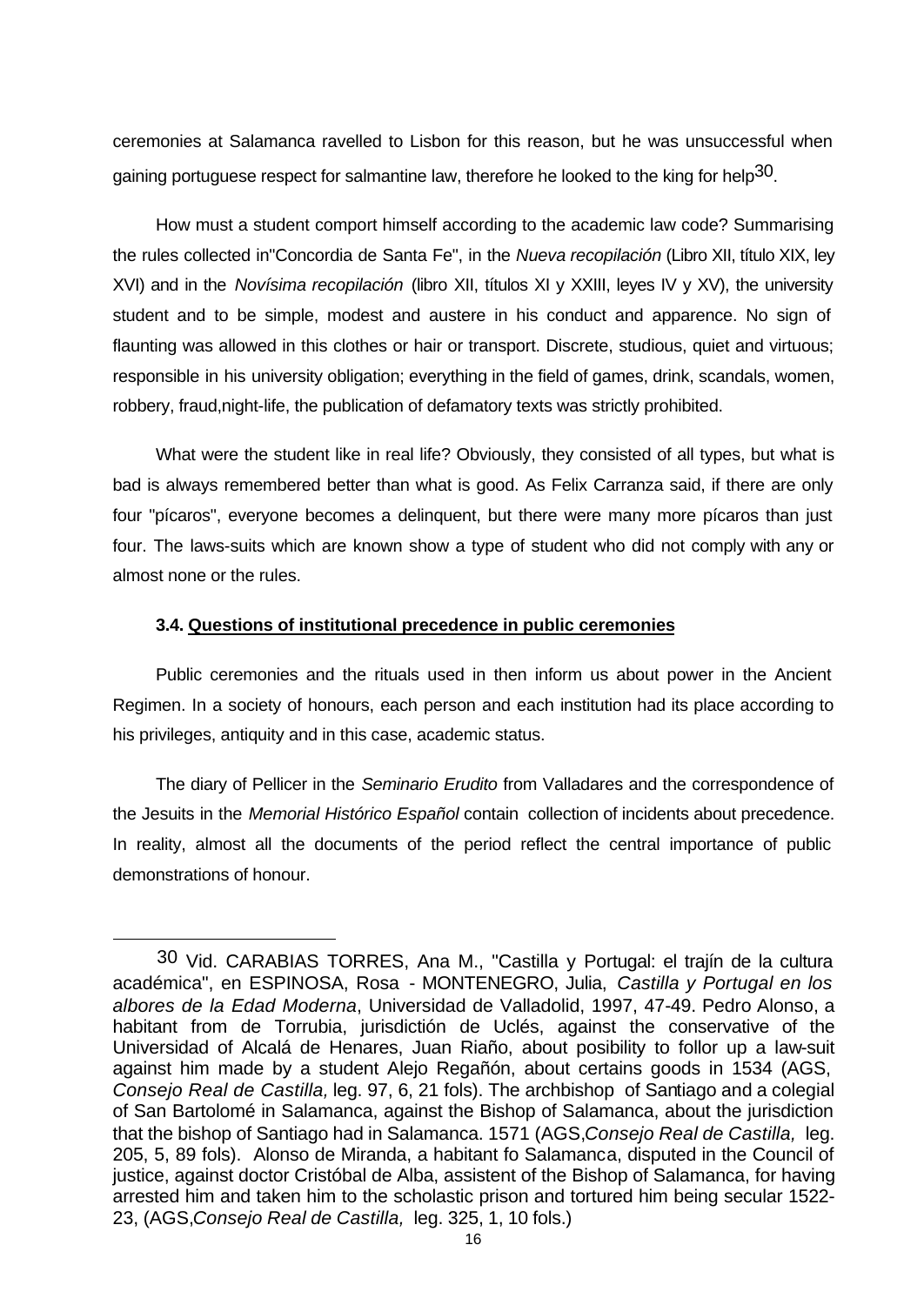In the university environment everyone had privileges. The university members had the academic law-code; popes and kings had the right of control and the students had their privileges and foundational bulls; for this reason, the defence of their public "image" was constantly a source of conflict. This is a paradox: they wrote incredible books about Christian humility but the everyday life of the students consisted of pride and violence.

The variety of lawsuits about the question of precedence was enormous; taken from today's point of view; it seems to be inconsistent:

- The town of Alcalá de Henares against the rector of the university because the bailiff of the university used to patrol at night and carrying a pole of justice. 1544, (AGS*, Consejo Real de Castilla*, leg. 482, 3, 25 fols.)

- The students of San Bartolomé used their swords to occupy the seats reserved for other authorities in the celebration of the funeral honours of Felipe III<sup>31</sup>.

- The doctors Balbás, Pedraza, Sampedro and others of the University of Alcalá de Henares made a claim about the honours they would be given in the acts of the university. Years 1551-52, (AGS, *Consejo Real de Castilla*, leg. 256, 20, 6 cuad.).

- Doctor Antonio Gallego from the University of Salamanca against the professor Juan León because he verbally offended his wife and daughter in the church and in the street. 1598, (AGS, *Consejo Real de Castilla*, leg. 480, 4, 250 fols.)

- The University of Oñate defends its precedence against the city (AJO, 1959, III, 316.)

- The royal certificate to the governor of Galicia stating that the seats of the university should be behind those of the council (Year 1600, AJO, III, 542).

- The royal certificate to the Virrey of Nueva España asking if the rector of the university of Mexico should have a seat with a back in the public ceremonies and if he should be placed on his left hand-side (1611, AJO, III, 551).

- In 1657, the College of the Archbishop refused to attend in the university chapel if it was not permitted for the rector of their college to put his "dosel" in the chapel.

<sup>31</sup> MONTANER LÓPEZ, Emilia, "Exequias reales y pompa funeral", en *Salamanca y su proyección en el mundo. Estudios históricos en honor de D. Florencio Marcos*, Salamanca, Gráficas Ortega, 1992; Id., "Las honras fúnebres de Margarita de Austria y de Felipe III en la Universidad de Salamanca", en *Actas del simposio internacional de emblemática*, Teruel, Instituto de Estudios Turolenses, 1994, 509-526.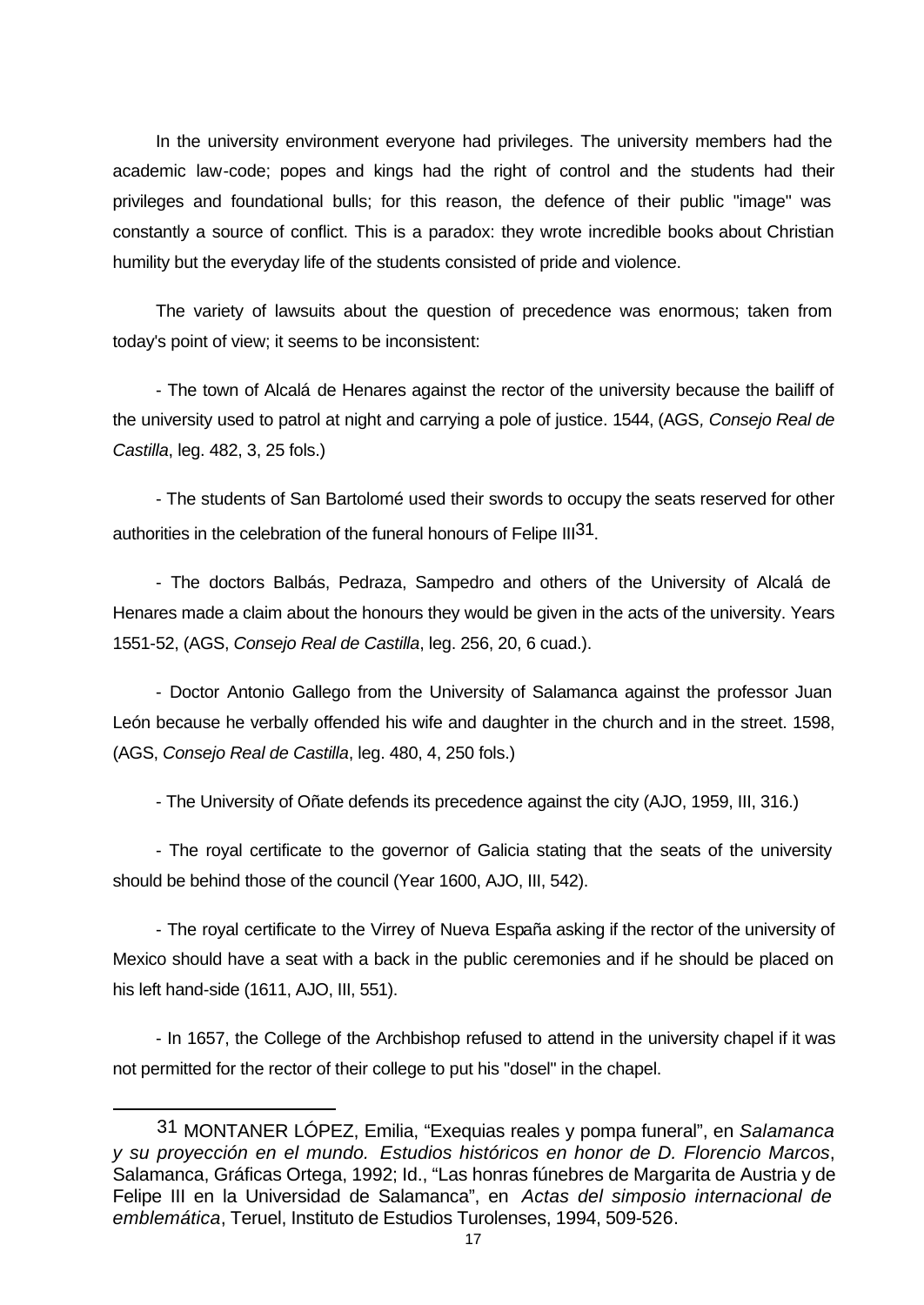- A lawsuit in Tarragona between the council, the cathedral and the university concerning the issue of precedence (Year 1626; AJO, 1959, III, 322).

- Two Salmantine university authorities cross each other in the street and each one defends his right to use the pavement (that is to say, that it should be the other who should let him pass); there followed discussions, crowds gathered, there was consultation with all the authorities, while both authorities remained standing for hours without giving way. After many hours and listening to the advice of the bishop both decided to turn around and go back the way they came.

- Student brawls in Valladolid about privileges in 1770 (FUENTE, V. de la, 1885, II, 74).

- The "Colegio Mayor" of Alcalá insulting the maestrescuela, in 1664 (FUENTE, V. de la, 1889, IV, 28).

- In the University of Naples (AJO, 1959, III, 417): a law in 1668 prohibited those from a specific district in the city to have a woman or a student or any other dishonest person in the house. If caught, they would be fined. In 1623, the virrey A. Alvarez de Toledo added corporal punishment to the fine.

In 1768 the bishop Don Antonio Tavira and father Zamora, spoke to Campomanes and begged him to reform the university in as harsh a manner as possible.

# **CONCLUSION**

Up until now we have discussed specific cases which occurred at specific times but not about the long-term reality. The problem lies in the discontinuity of the sources and the lack of specific research. Doctor Polo has published a document presenting the "real" situation of Salmantine university justice during 27 consecutive months (1737-39) and I think it is very useful as another point of reference<sup>32</sup>. During this period 36 individuals were legally "warned": 18 students, one receptionist, 14 inhabitants and one Portuguese. What were the motives?:

- Rows in inns or in the street, violence towards citizens, the use of weapons, going out at night and music, the company of women and living with women before wedlock, living in hostels without permission of the scholastic tribunal, lying and disobedience to the judge and his ministers, and not studying (17 students and 2 inhabitants).

- Calling oneself a student, without being one (one youth).

<sup>32</sup> POLO RODRíGUEZ, Juan Luis, *op cit*., 147-148.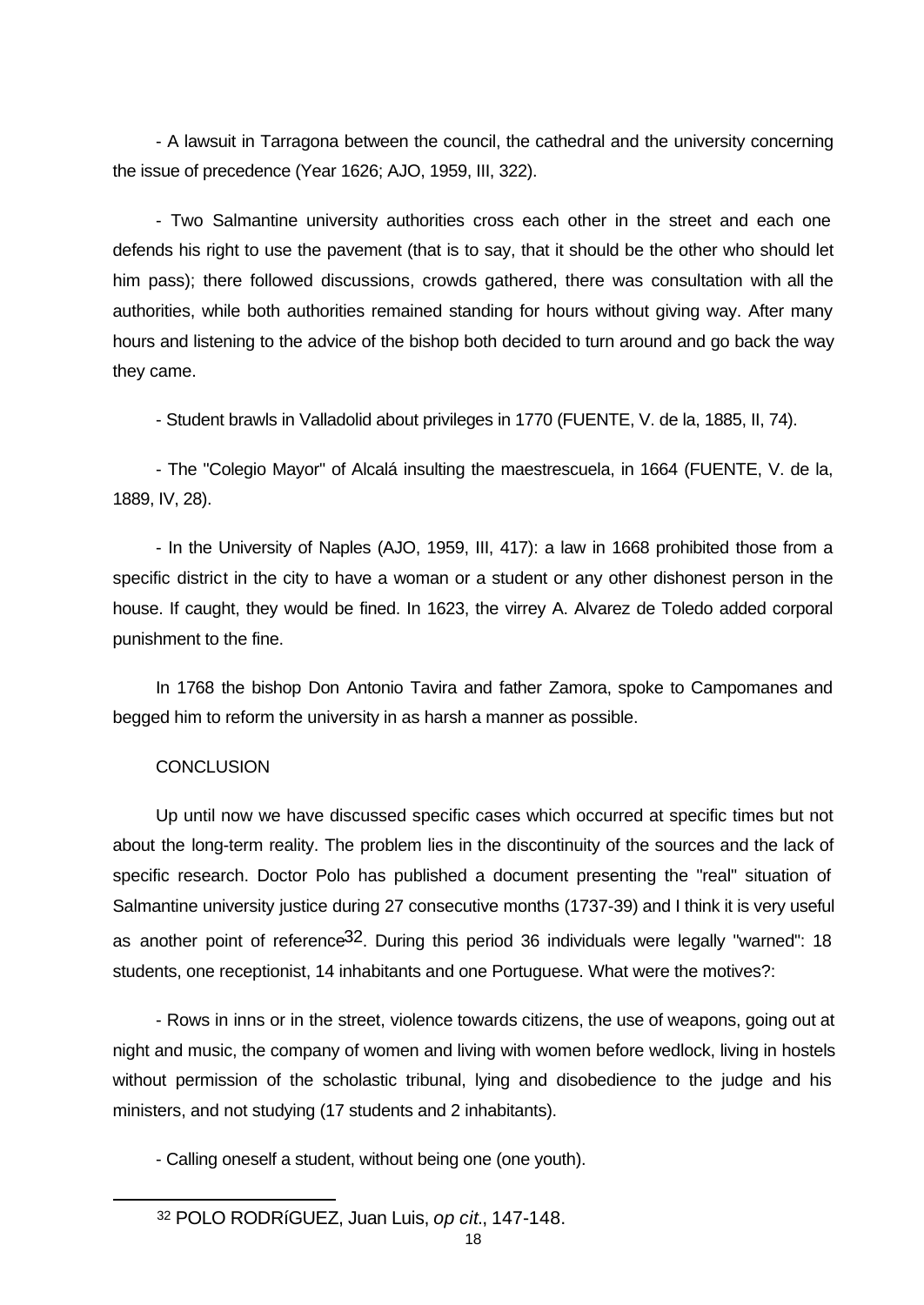- Using false documents in a scholastic tribunal and stealing (one student).

- Because of a criminal charge (one student).

- Hosting students without permission, robbing them, having concubines, disrespecting and disobedience to the judge or ministers (two hostel owners).

- Lack of respect and disobedience to the judge (6 inhabitants and one receptionist).

- Helping others to escape from the scholastic prison (one Portuguese citizen).

- Allowing cattle into the vineyards of the scholastic judge, attacking his farm and cutting down his fruit trees (four inhabitants).

This list of offences almost coincides with that offered by Doctor Torremocha<sup>33</sup>. They are all classified as offences of sexual nature, violence and death, noise, fights, scandal and turmoil, attacks on property, insults and bearing prohibited arms.

While waiting for further research, we can establish the hypothesis that these were the most common offences carried out by students in the 18th century. When student votes disappeared the typical corruption of the 16th century disappeared as well; the processes between institutions about jurisdictional issues also diminished; the concepts of "nation" and "colegio" were diluted as universities lost their democratic organisation; there is one exception to this tendency: the major colleges became more powerful and more aristocratic, more arrogant and despotic until the reform of 1771.

An overall view indicates that student violence grew from the very foundation of the universities, perhaps because the number of students also grew. The pride and arbitrary nature of the violence was the absurd cause of the majority of the conflicts. They did not fight to better their situation but to increase their capricious status in front of other weaker students, because they considered themselves to be superior. One example could be the custom from Valladolid of celebrating the festival of San Nicolás by occupying the Main Bridge; nobody could get past without suffering the terrible pranks the students invented; not even the dogs, who they threw into the river. Or the case of the Salmantine woman who they stripped and tied to a donkey and then gave 200 strokes. They had accused her of selling mouldy meat. It was a day of intense snow and she was sexually violated by "more than 30" of them. This on top of the 200 strokes she received resulted in her death. But the students continued their party by hitting the receptionist at the university and stealing the keys from him so that the university remained